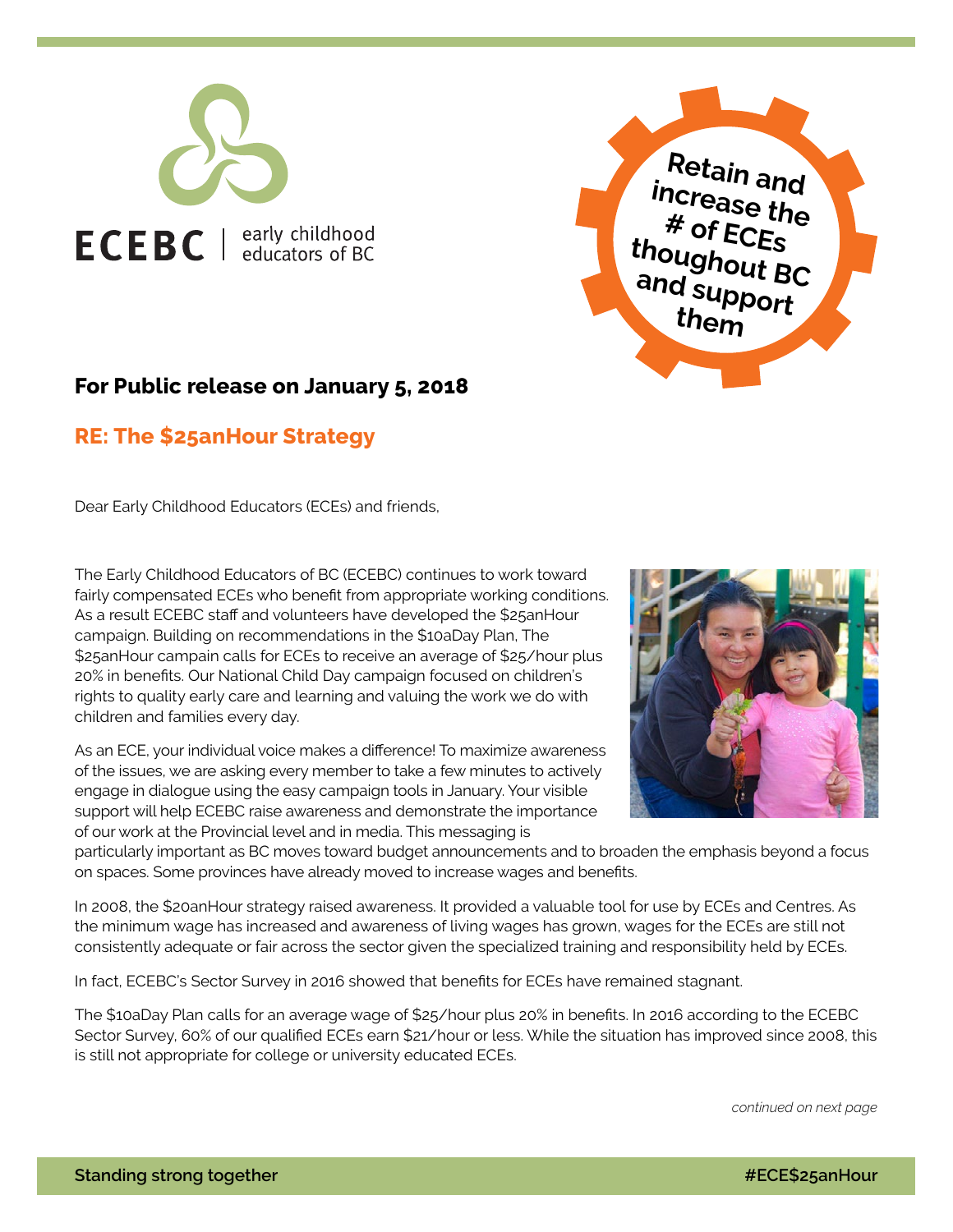#### *continued from previous page*

While things have improved since the \$20anHour campaign, there is still much to do. Anecdotally we hear that:

- Some ECEs require maximum subsidy for own children's care in order to work
- Some ECEs use less expensive forms of professional development to meet certificate renewal requirements as they are not funded and cannot afford continuing education fees, plus travel and time off – even with permission to attend.
- Some ECEs have left the field for other higher paying work opportunities such as in trades.

If you are one of the ECEs who are fortunate to have seen increases in wages and benefits, please share your success strategies and advocate for those certified ECEs in the sector who have not yet been appropriately compensated.

In the attached sample template, we are asking you to share your story about what the \$25anHour campaign means to you. It only has to take a few minutes. If you are making \$25anHour plus benefits, you can share how that has impacted you as a show of support for those in our sector who are less fortunate and strategies for how you got there.

You may also find it helpful to have the following resources available:

- **• [Fact Sheet 6](http://www.ecebc.ca/news/fact_sheets/FactSheet6/Fact_sheet_6.pdf)**
- **• [Mythbusting # 3](http://www.ecebc.ca/news/myths/myth_3.png)**
- **[A recorded presentation about the \\$25anHour Campaign is available](https://www.youtube.com/watch?v=Qh_GvoywMAQ&t=11s)**
- **• [National Child Day Materials](http://www.ecebc.ca/news/1117_ecebc_national_child_day_2017.pdf)**
- **Policy briefing notes**
- **[BC Budget 2018](https://d3n8a8pro7vhmx.cloudfront.net/10aday/pages/86/attachments/original/1509139378/10aDay_policy_briefing_note_FIRST_STEPS_Oct_2017_web_3.pdf?1509139378)**
- **[Fee Subsidies](https://d3n8a8pro7vhmx.cloudfront.net/10aday/pages/86/attachments/original/1509139380/10aDay_policy_briefing_note_SUBSIDIES_Oct_2017_web_3.pdf?1509139380)**

In October, ECEBC began presenting recommendations to government for short-term steps toward implementation. We are still committed to the big picture. Please help by taking a few minute to use the attached tools to help raise awareness in January. ECEBC will re-survey the sector in 2018, participating in the survey will help ensure most accurate data that is reflective of the sector. Watch for more news from Provincial office and local ECEBC branches and share how you are creating readiness for change in your community.

Emily Mlieczko, ECE *Executive Director*

cc: Suggestions for supporting \$25anHour Campaign Customizable Bulletin Page Fillable template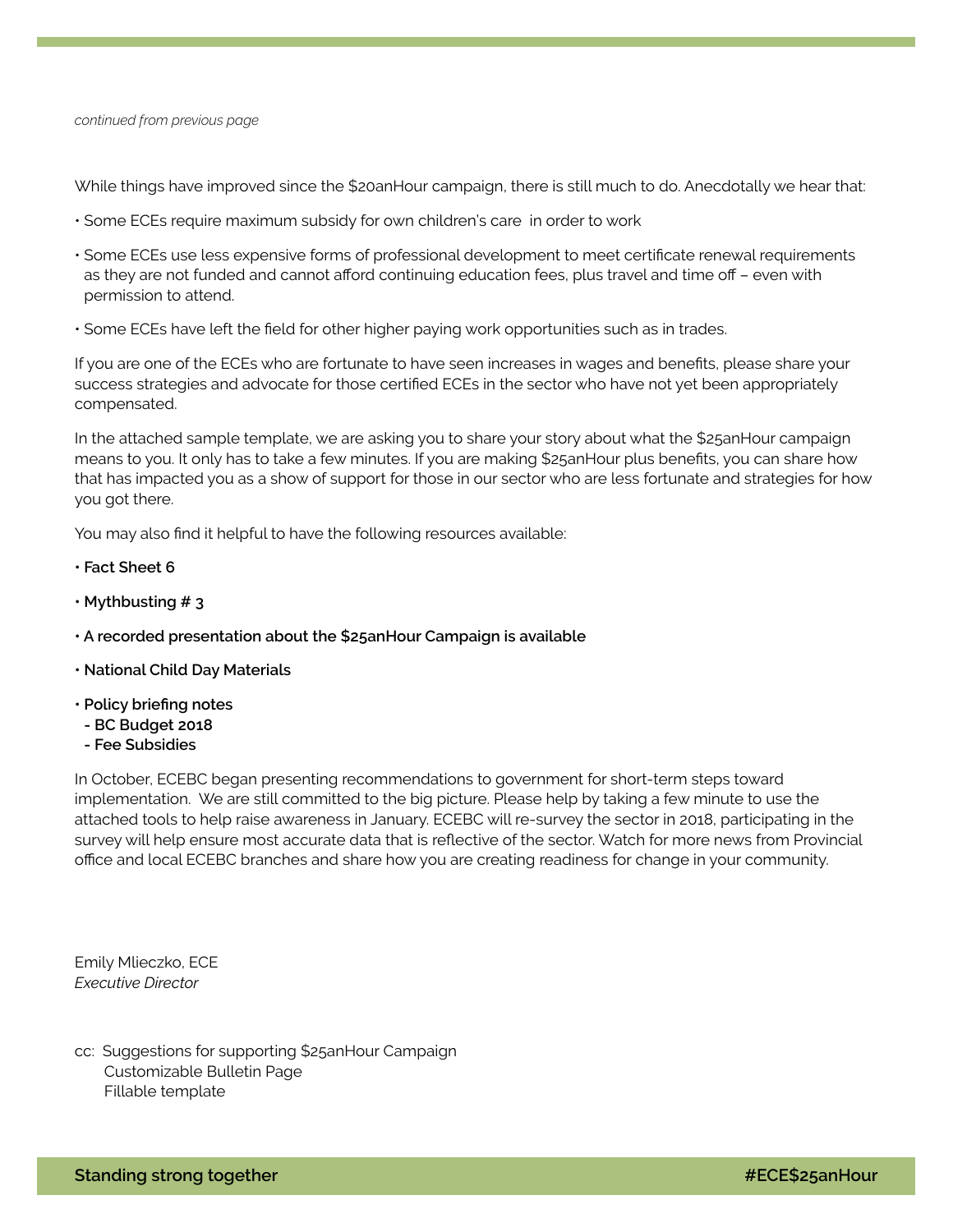# **★ PLEASE SEE OUR LETTER ★**



Please take a few minutes to share your story using the "My name is........"template. Post your story so it can initiate discussions with others. The personal connection will help people care about the issue. We've presented a few ideas below. You may have other ideas to share:

- **1** Have a conversation with program administrators, your employer or supervisor, director or the board of directors, regarding your work and how important the ECE field is.
- **2** Dedicate a staff meeting to this topic.
- **3** Involve parents in this dialogue
- **4** Educate your friends, especially those who are not working in the ECE field
- **5** Use Social media and/or add a photo or video to the template,
- **6** Share your stories with ECEBC. You can also share stories from ECEBC's social media.
- **7** Share the attached bulletin with parents and community (feel free to use a local ECE or Centre photo with permission)
- **8** Let your elected officials know what a wage of \$25anHour means to you

We continue to work for you and with you. Please let us know if you need support in your community to meet with ECEs to discuss this strategy further. We look forward together to collectively raising awareness of the value of the work you do and the critical topic of fair compensation at this key time.

Emily Mlieczko, ECE *Executive Director*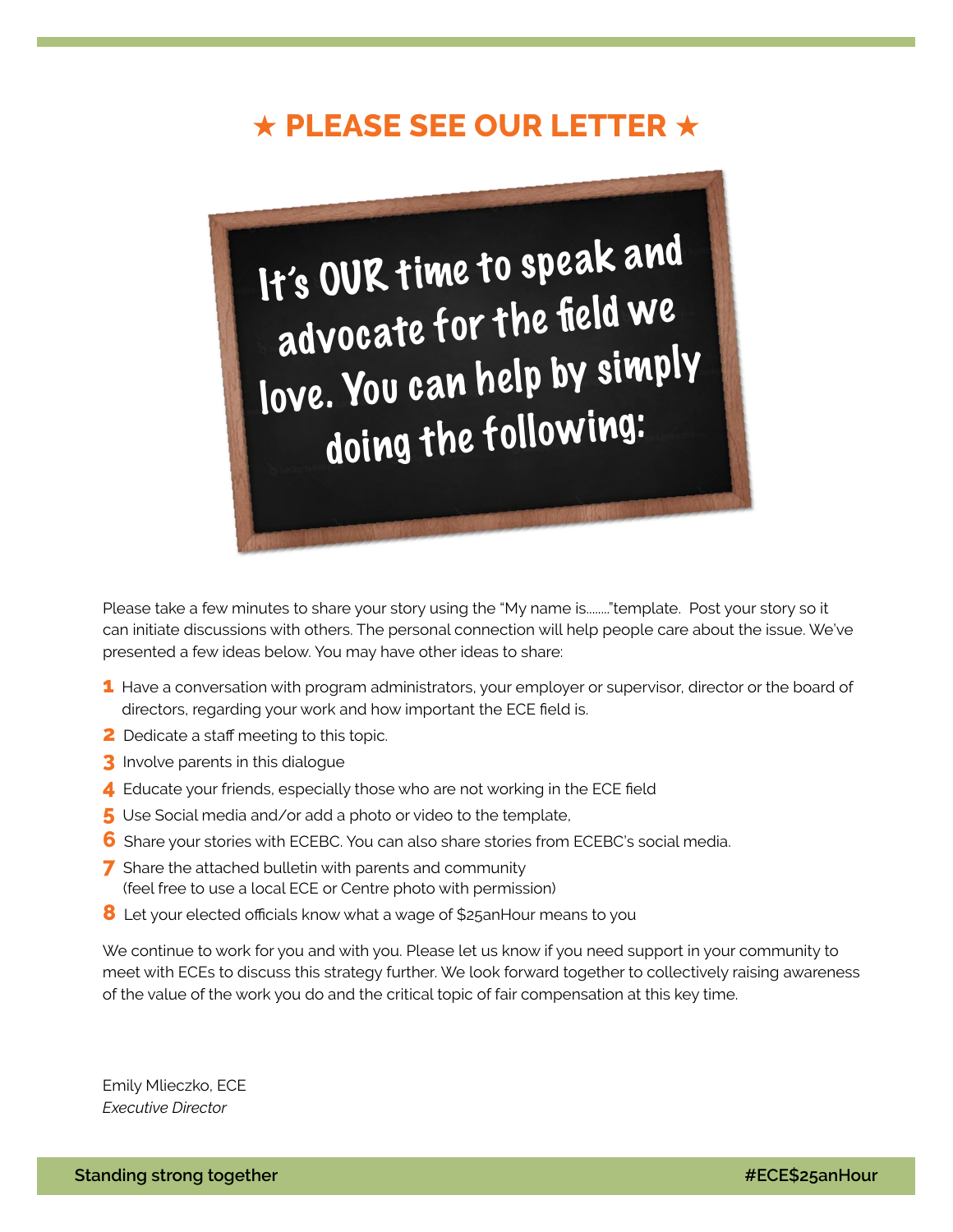## **WHY A \$25anHOUR WAGE FOR ECEs IS NECESSARY**

Today, programs across BC that provide critically necessary child care services to their communities are faced with the increasingly challenging situation of recruitment and retention. Early childhood educators, with post secondary education and training, are saying:

**"NO! I can no longer work in this profession unless I am adequately compensated for my work. My work is valuable and it is necessary. My work positively impacts the children and families with whom I work. It is no longer possible for me to subsidize the child care system on my low wage. Our stress level has gone beyond what we thought we could handle. It is time for change".** 

The Early Childhood Educators of BC believes that the benchmark of an average \$25anHour is an appropriate average wage for early childhood educators. With support of ECEs, we can engage government to make \$25anHour possible.

For decades we have worked with families. The services we provide are vital to the health and well being of families and that our childcare system is in jeopardy if we do nothing to keep trained and qualified ECEs in the field. Therefore the Early Childhood Educators of BC is committed to waging a campaign in order to ensure \$25anHour becomes the benchmark for a fair average wage.

Without an early care and learning system (EC&L) in place, hardships have been felt by many of these families due to the high cost of child care and limited access.

At the same time it is recognized that the services provided by ECEs are vital to the well being of children and families and community both socially and economically.

Without a plan and commitment to address the concerns of the workforce we will continue to see many trained ECEs leave the field.

In 2011, **[ECEBC](http://www.ecebc.ca/)** and CCCABC developed the **[\\$10aDay Plan](https://www.10aday.ca/)** as a comprehensive framework to build an integrate publicly funding EC&L system.

Therefore the Early Childhood Educators of BC, through your support, is committed to educate and inform the public, families and all levels of government through the \$25anHour strategy.



Stand up for *\$25anHour* for Early Childhood Educators. We're worth it!